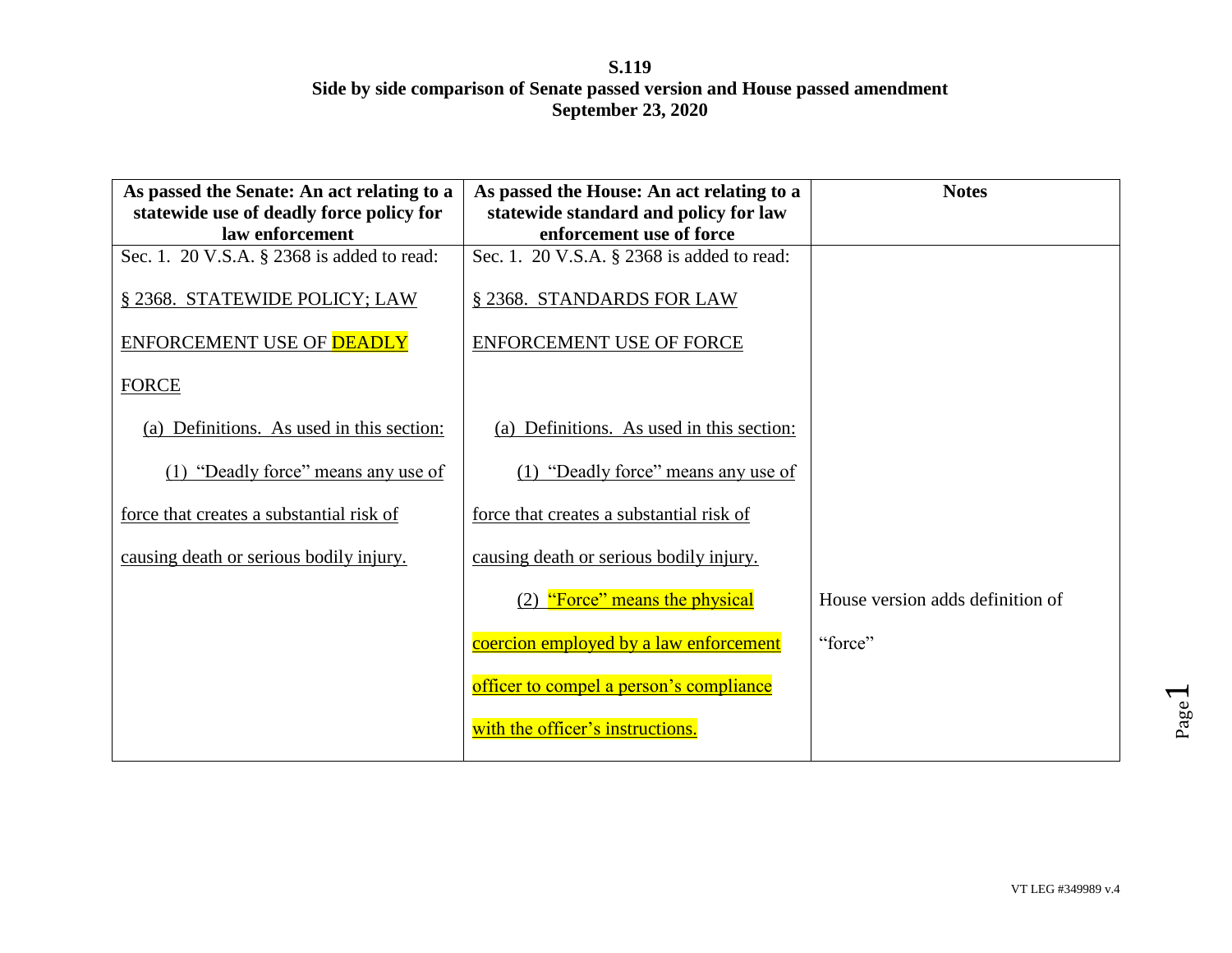| "Imminent threat of death or<br>(2)           | "Imminent threat of death or<br>(3)           |  |
|-----------------------------------------------|-----------------------------------------------|--|
| serious bodily injury" means when, based      | serious bodily injury" means when, based      |  |
| on the totality of the circumstances, a       | on the totality of the circumstances, a       |  |
| reasonable officer in the same situation      | reasonable officer in the same situation      |  |
| would believe that a person has the present   | would believe that a person has the present   |  |
| ability, opportunity, and apparent intent to  | ability, opportunity, and apparent intent to  |  |
| immediately cause death or serious bodily     | immediately cause death or serious bodily     |  |
| injury to the law enforcement officer or      | injury to the law enforcement officer or      |  |
| another person. An imminent harm is not       | another person. An imminent threat is not     |  |
| merely a fear of future harm, no matter how   | merely a fear of future harm, no matter how   |  |
| great the fear and no matter how great the    | great the fear and no matter how great the    |  |
| likelihood of the harm, but is one that, from | likelihood of the harm, but is one that, from |  |
|                                               |                                               |  |
|                                               |                                               |  |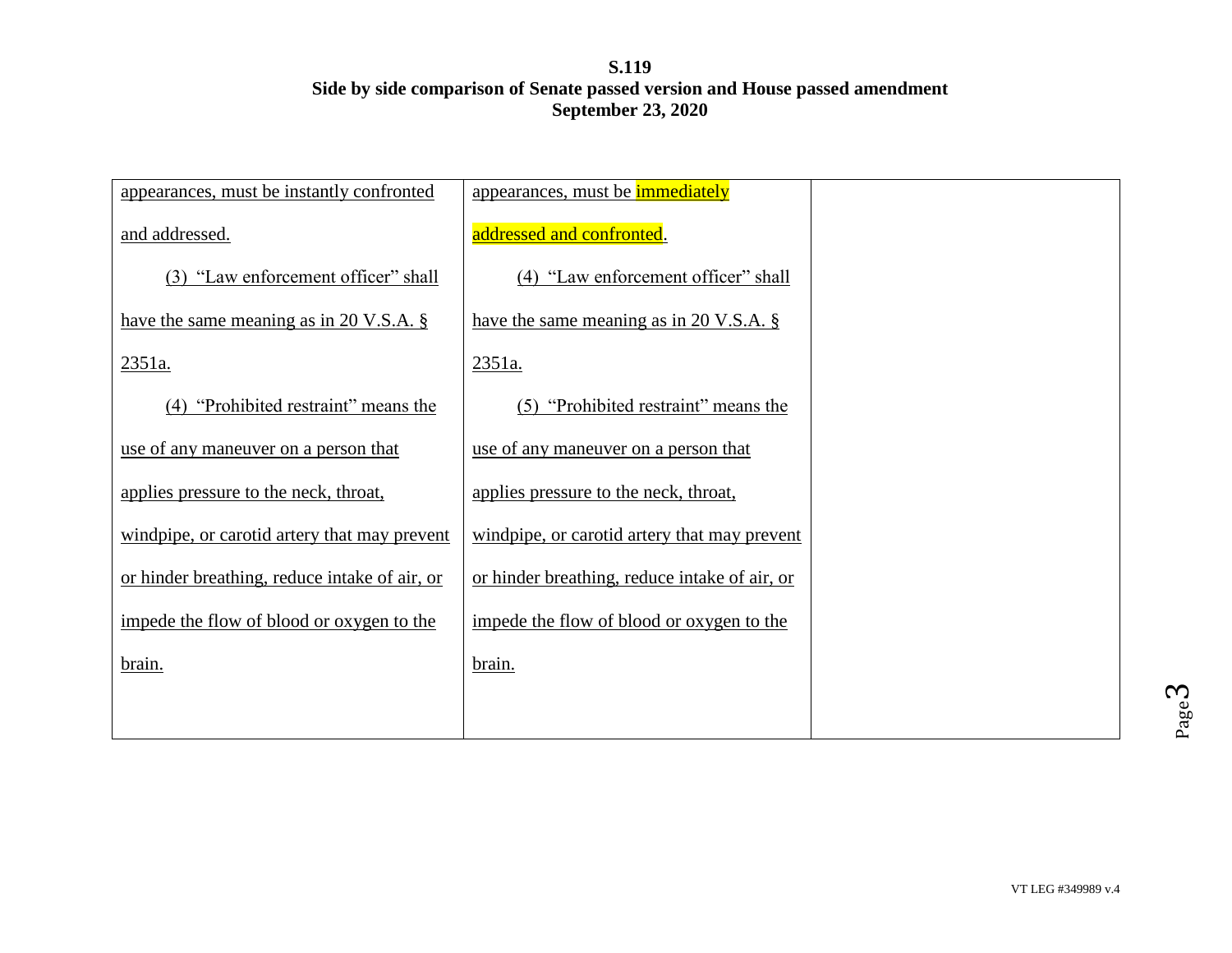| (5) "Totality of the circumstances"             | (6) "Totality of the circumstances"          |  |
|-------------------------------------------------|----------------------------------------------|--|
| means all facts known to the law                | means the conduct and decisions of the law   |  |
| enforcement officer at the time, including      | enforcement officer leading up to the use of |  |
| the conduct of the officer and the words and    | force and all facts known to the law         |  |
| conduct of the subject leading up to the use    | enforcement officer at the time.             |  |
| of deadly force.                                |                                              |  |
| (b) Statewide policy.                           | (b) Use of force.                            |  |
| The authority to use physical                   | The authority of law enforcement             |  |
| force is a serious responsibility that shall be | to use physical force is a serious           |  |
| exercised judiciously and with respect for      | responsibility that shall be exercised       |  |
| human rights and dignity and for the            | judiciously and with respect for human       |  |
| sanctity of every human life. Every person      | rights and dignity and for the sanctity of   |  |
| has a right to be free from excessive use of    | every human life. Every person has a right   |  |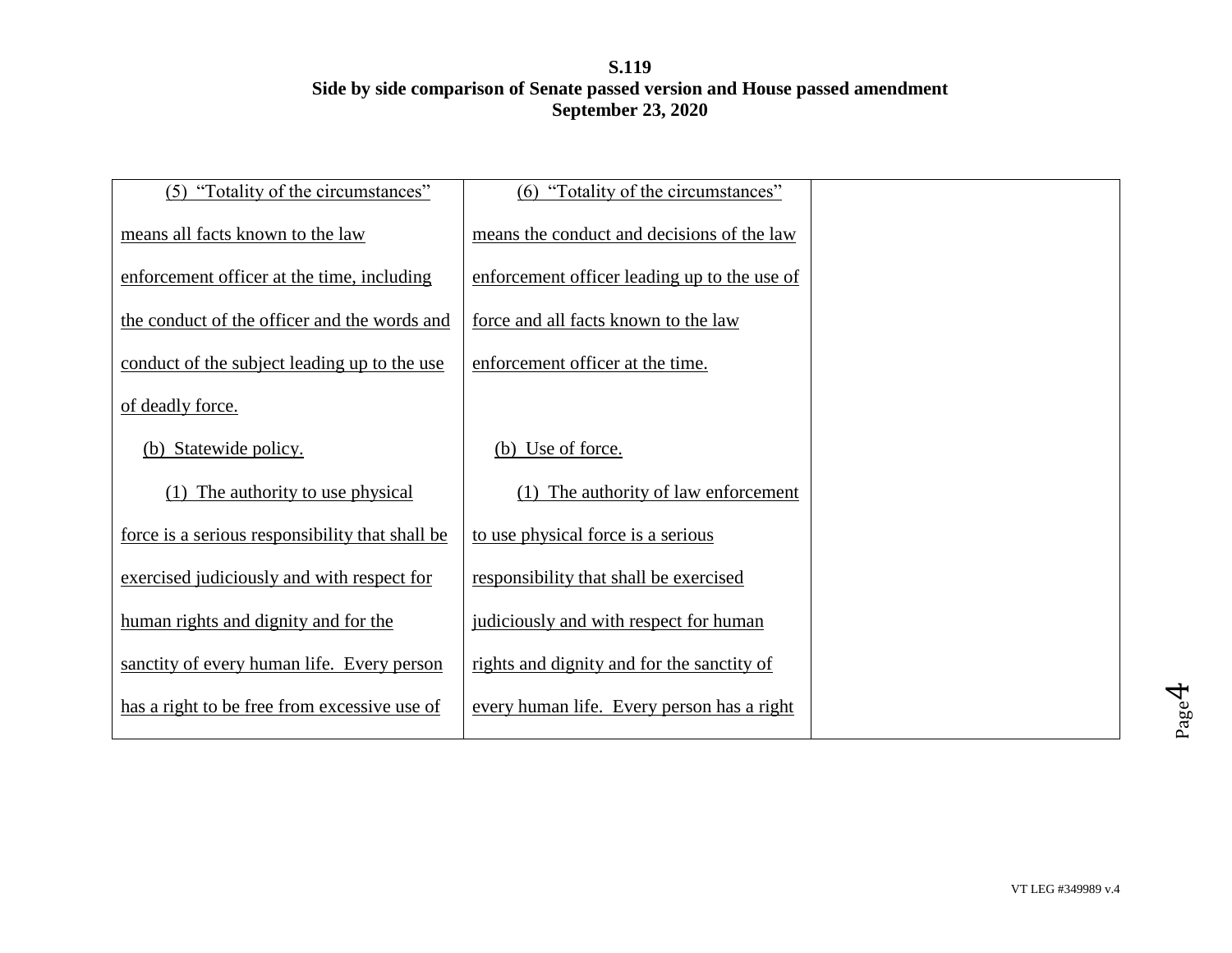| force by officers acting under authority of   | to be free from excessive use of force by     |                                        |
|-----------------------------------------------|-----------------------------------------------|----------------------------------------|
| the State.                                    | officers acting under authority of the State. |                                        |
| (2) Law enforcement officers may              | (2) A law enforcement officer shall           | House language in $(b)(2)$ language is |
| use deadly force only when necessary in       | use only the force objectively reasonable,    | in Senate version $(b)(5)$             |
| defense of human life. In determining         | necessary, and proportional to effect an      |                                        |
| whether deadly force is necessary, officers   | arrest, to prevent escape, or to overcome     |                                        |
| shall evaluate each situation in light of the | resistance of a person the officer has        |                                        |
| particular circumstances of each case and     | reasonable cause to believe has committed     | House version provides for expanded    |
| shall use other available resources and       | a crime, or to achieve any other lawful law   | circumstances for law enforcement use  |
| techniques if reasonably safe and feasible to | enforcement objective.                        | of force.                              |
| an objectively reasonable officer.            |                                               |                                        |
| $(3)$ The decision by a law                   | (3) The decision by a law                     |                                        |
| enforcement officer to use force shall be     | enforcement officer to use force shall be     |                                        |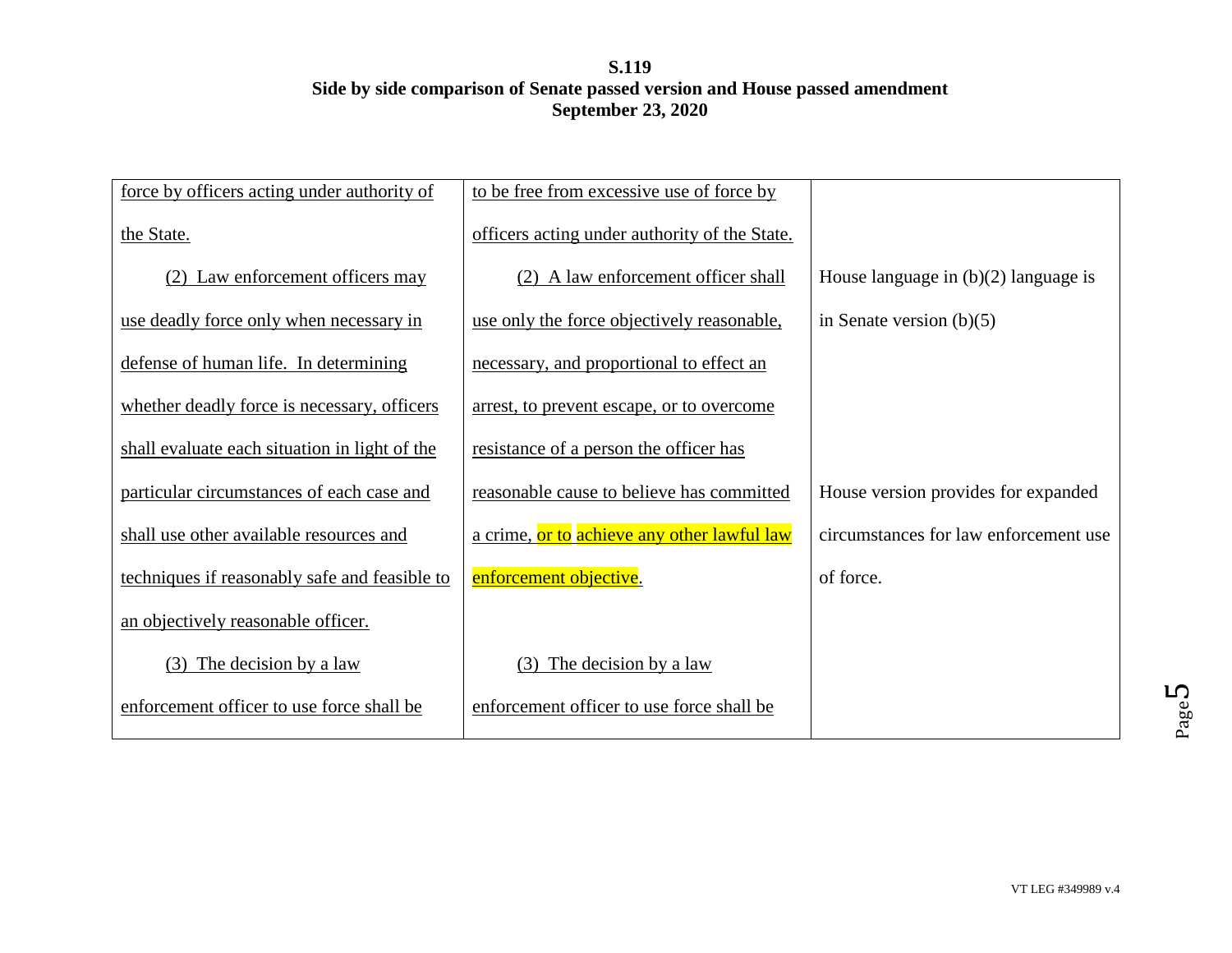| evaluated carefully and thoroughly, in a       | evaluated carefully and thoroughly, in a       |  |
|------------------------------------------------|------------------------------------------------|--|
| manner that reflects the gravity of that       | manner that reflects the gravity of that       |  |
| authority and the serious consequences of      | authority and the serious consequences of      |  |
| the use of force by law enforcement            | the use of force by law enforcement            |  |
| officers, in order to ensure that officers use | officers, in order to ensure that officers use |  |
| force consistent with law and agency           | force consistent with law and with agency      |  |
| policies.                                      | policies.                                      |  |
| The decision by a law<br>(4)                   | Whether the decision by a law<br>(4)           |  |
| enforcement officer to use force shall be      | enforcement officer to use force was           |  |
| evaluated from the perspective of a            | objectively reasonable shall be evaluated      |  |
| reasonable officer in the same situation,      | from the perspective of a reasonable officer   |  |
| based on the totality of the circumstances     | in the same situation, based on the totality   |  |
|                                                | of the circumstances. A law enforcement        |  |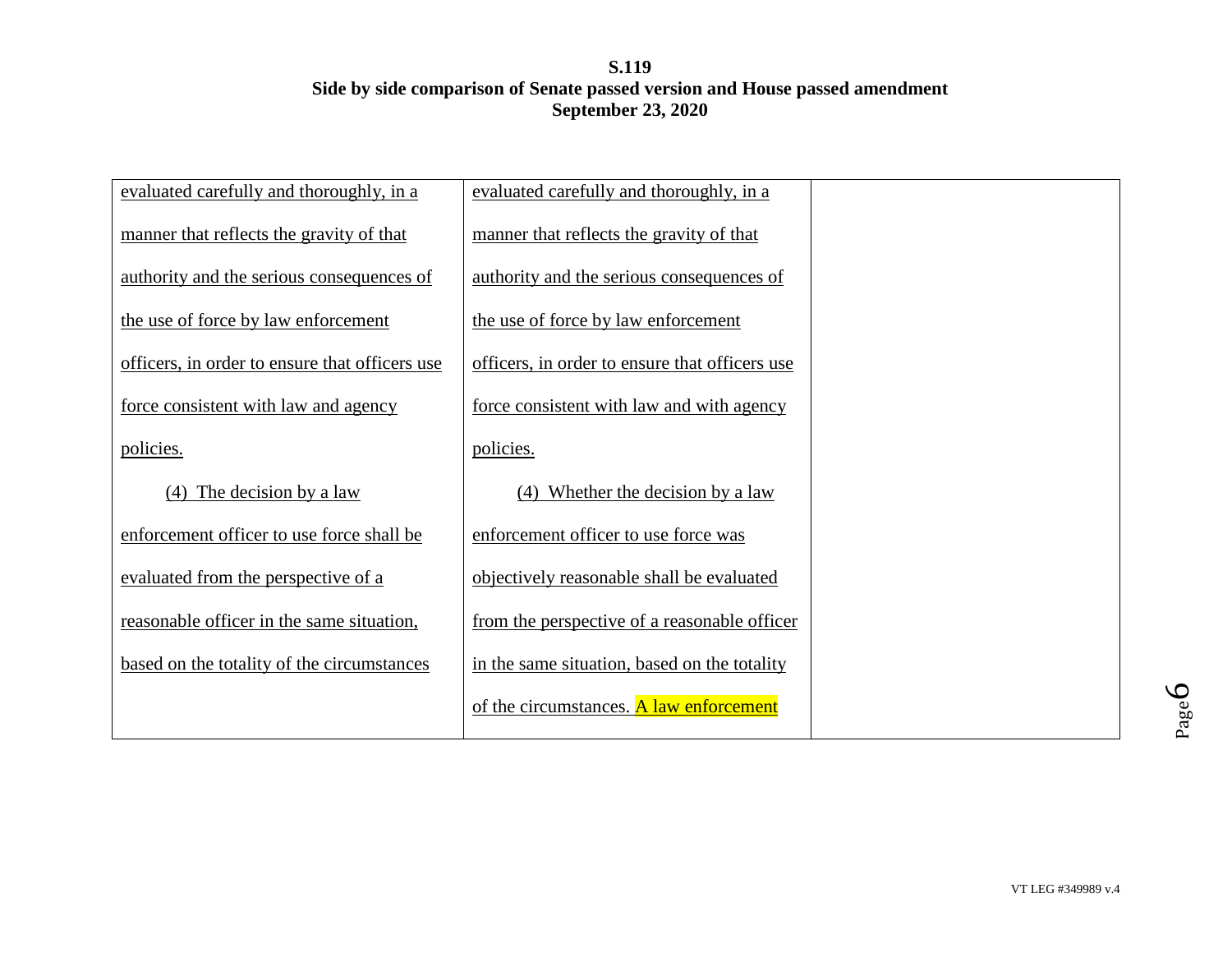| known to or perceived by the officer at the | officer's failure to use feasible and        |                                        |
|---------------------------------------------|----------------------------------------------|----------------------------------------|
|                                             |                                              |                                        |
| time.                                       | reasonable alternatives to force shall be a  |                                        |
|                                             | consideration for whether its use was        |                                        |
|                                             | objectively reasonable.                      |                                        |
|                                             |                                              |                                        |
| (5) Any law enforcement officer who         |                                              | Senate version of $(b)(5)$ is in House |
| has reasonable cause to believe that the    |                                              | version $(b)(2)$                       |
| person to be arrested has committed a crime |                                              |                                        |
| may use proportional force if necessary to  |                                              |                                        |
| effect the arrest, to prevent escape, or to |                                              |                                        |
| overcome resistance.                        |                                              |                                        |
|                                             | (5) When a law enforcement officer           |                                        |
|                                             | knows that a subject's conduct is the result |                                        |

Page  $\overline{\phantom{0}}$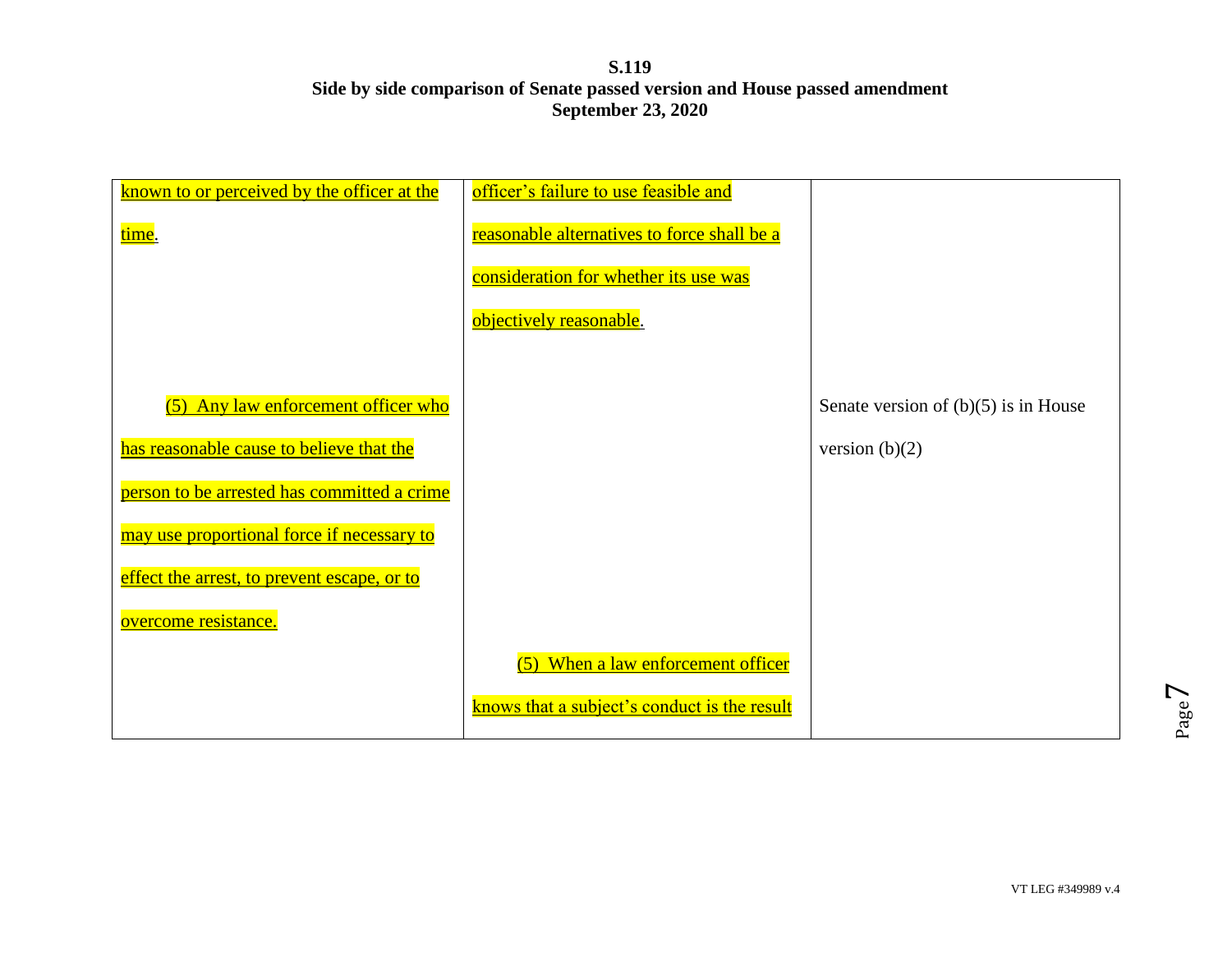| of a medical condition, mental impairment,     |                                     |
|------------------------------------------------|-------------------------------------|
| developmental disability, physical             |                                     |
| limitation, language barrier, drug or alcohol  |                                     |
| impairment, or other factor beyond the         |                                     |
| subject's control, the officer shall take that |                                     |
| information into account in determining the    |                                     |
| amount of force appropriate to use on the      |                                     |
| subject, if any.                               |                                     |
| (6) A law enforcement officer who              |                                     |
| makes or attempts to make an arrest need       | House version $(b)(6)$ is in Senate |
| not retreat or desist from his or her efforts  | version $(c)(4)$                    |
| by reason of the resistance or threatened      |                                     |
| resistance of the person being arrested. A     |                                     |
|                                                |                                     |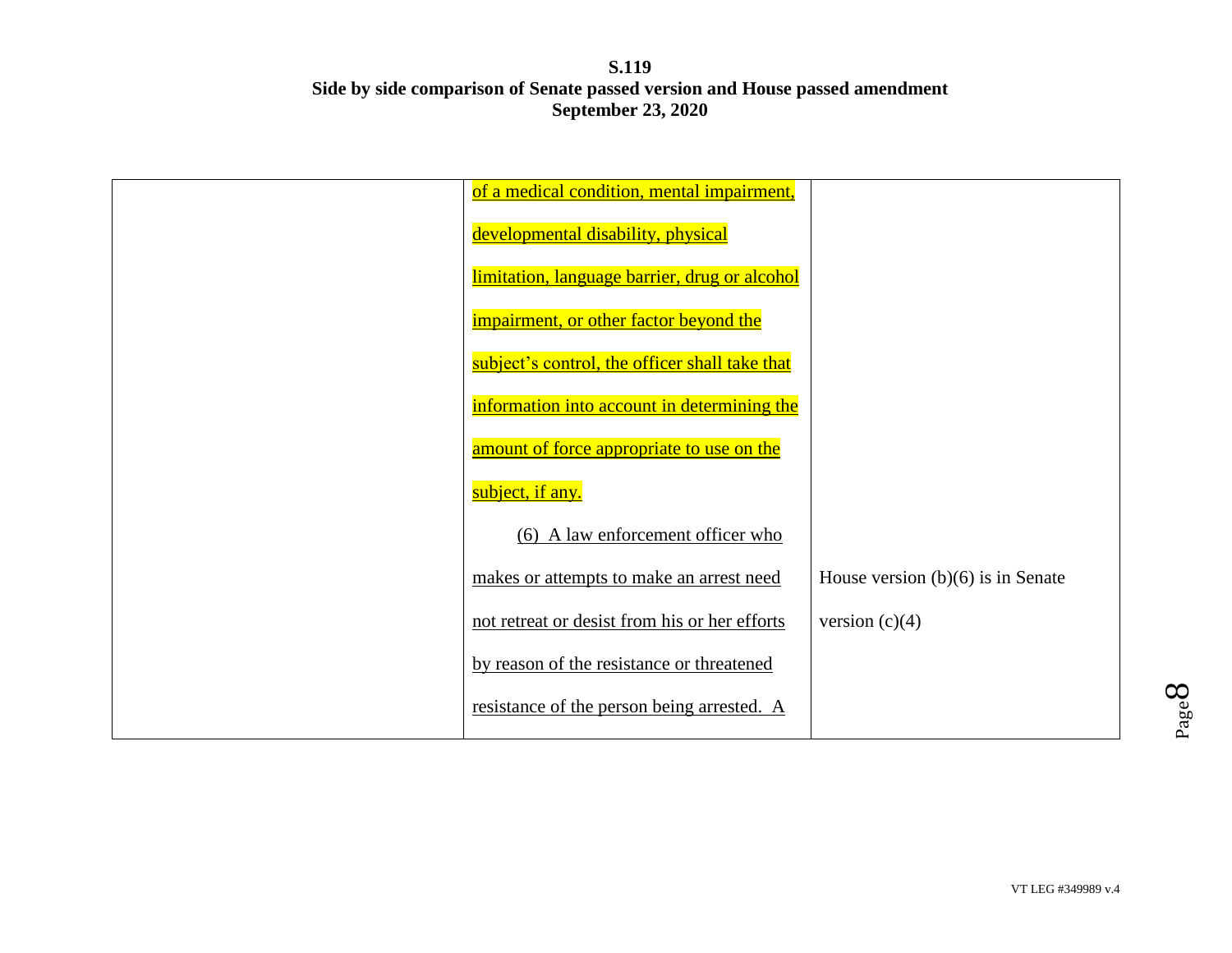|                                              | law enforcement officer shall not be           |  |
|----------------------------------------------|------------------------------------------------|--|
|                                              | deemed an aggressor or lose the right to       |  |
|                                              | self-defense by the use of proportional        |  |
|                                              | force if necessary in compliance with          |  |
|                                              | subdivision $(b)(2)$ of this section to effect |  |
|                                              | the arrest or to prevent escape or to          |  |
|                                              | overcome resistance. For the purposes of       |  |
|                                              | this subdivision, "retreat" does not mean      |  |
|                                              | tactical repositioning or other de-escalation  |  |
|                                              | tactics.                                       |  |
| (c) Use of deadly force.                     | (c) Use of deadly force.                       |  |
| $(1)$ A law enforcement officer is           | $(1)$ A law enforcement officer is             |  |
| justified in using deadly force upon another | justified in using deadly force upon another   |  |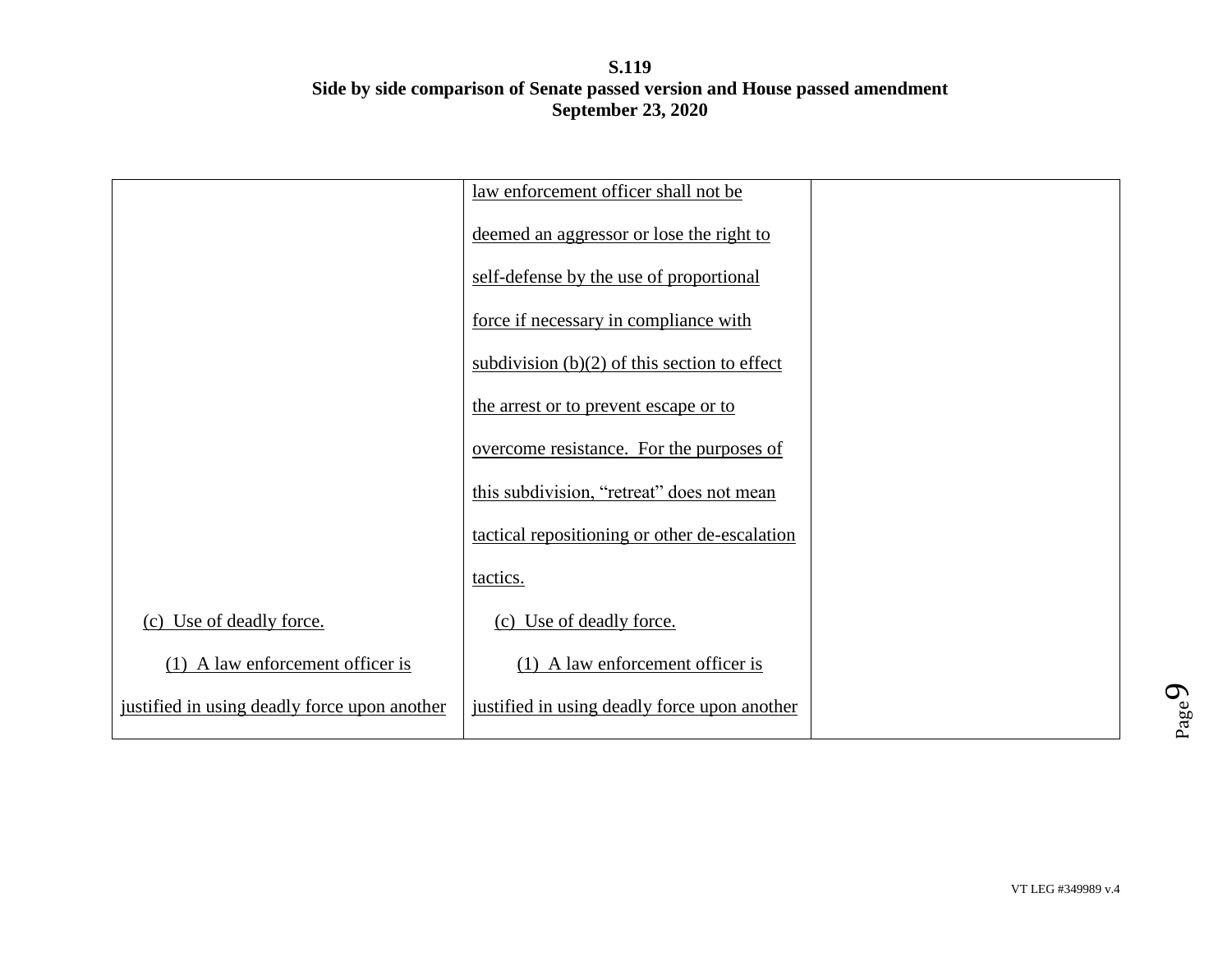| person only when the officer reasonably         | person only when, based on the totality of    |  |
|-------------------------------------------------|-----------------------------------------------|--|
| <b>believes</b> , based on the totality of the  | the circumstances, such force is objectively  |  |
| circumstances, that such force is necessary     | reasonable and necessary to:                  |  |
| <u>to:</u>                                      |                                               |  |
| (A) defend against an imminent                  | (A) defend against an imminent                |  |
| threat of death or serious bodily injury to the | threat of death or serious bodily injury to   |  |
| officer or to another person; or                | the officer or to another person; or          |  |
| (B) apprehend a fleeing person for              | apprehend a fleeing person for<br>(B)         |  |
| any felony that threatened or resulted in       | any felony that threatened or resulted in     |  |
| death or serious bodily injury if the officer   | death or serious bodily injury if the officer |  |
| reasonably believes that the person will        | reasonably believes that the person will      |  |
| cause death or serious bodily injury to         | cause death or serious bodily injury to       |  |
| another unless immediately apprehended.         | another unless immediately apprehended.       |  |
|                                                 |                                               |  |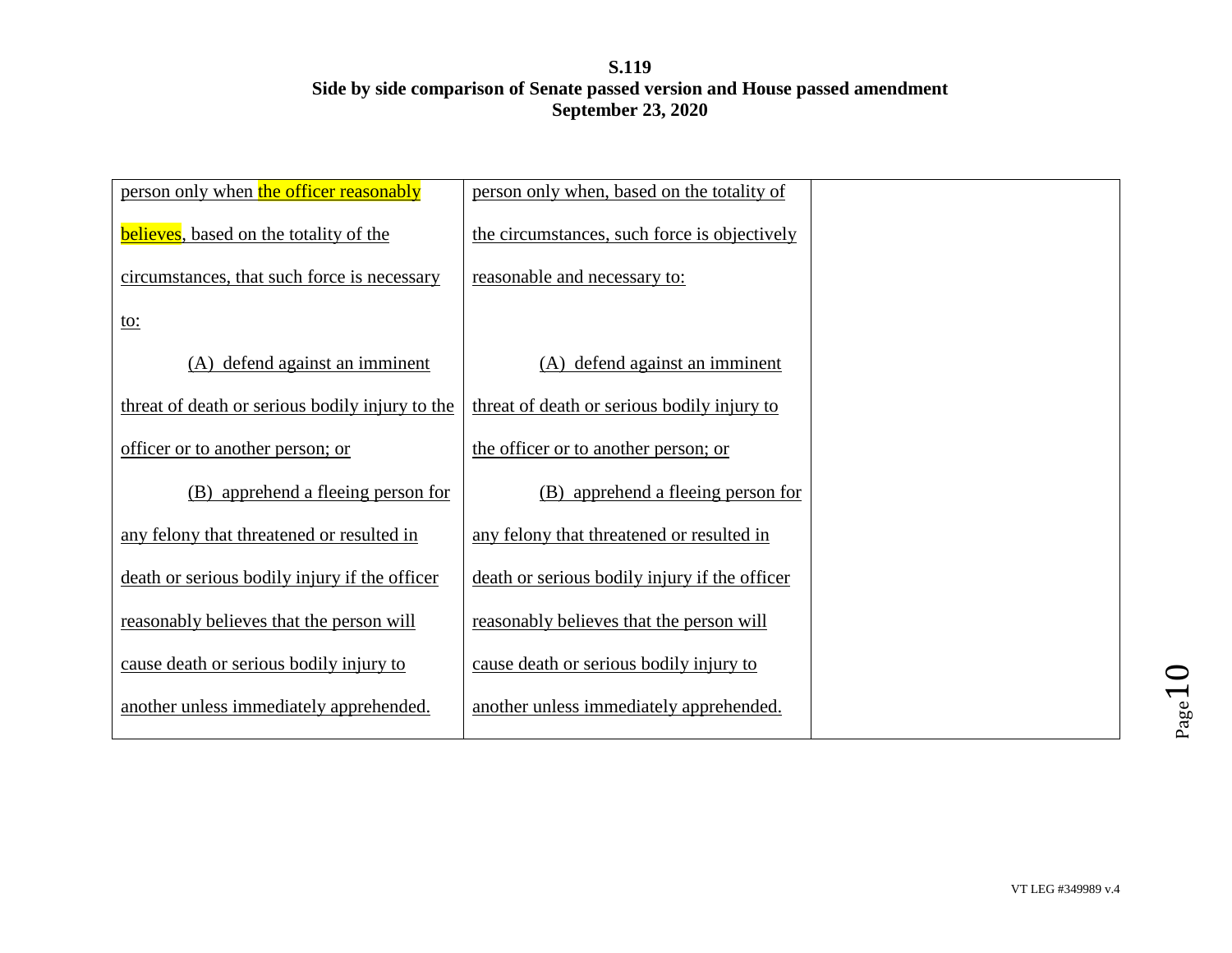| (2) The use of deadly force is                    |                                     |
|---------------------------------------------------|-------------------------------------|
| necessary when, given the totality of the         |                                     |
| circumstances, an objectively reasonable          | Explanation of the word "necessary" |
| law enforcement officer in the same               | added in House version              |
| situation would conclude that there was no        |                                     |
| reasonable alternative to the use of deadly       |                                     |
| force that would prevent death or serious         |                                     |
| <b>bodily injury to the officer or to another</b> |                                     |
| person.                                           |                                     |
| (3) A law enforcement officer shall               |                                     |
| cease the use of deadly force as soon as the      |                                     |
| subject is under the officer's control or no      |                                     |
| longer poses an imminent threat of death or       |                                     |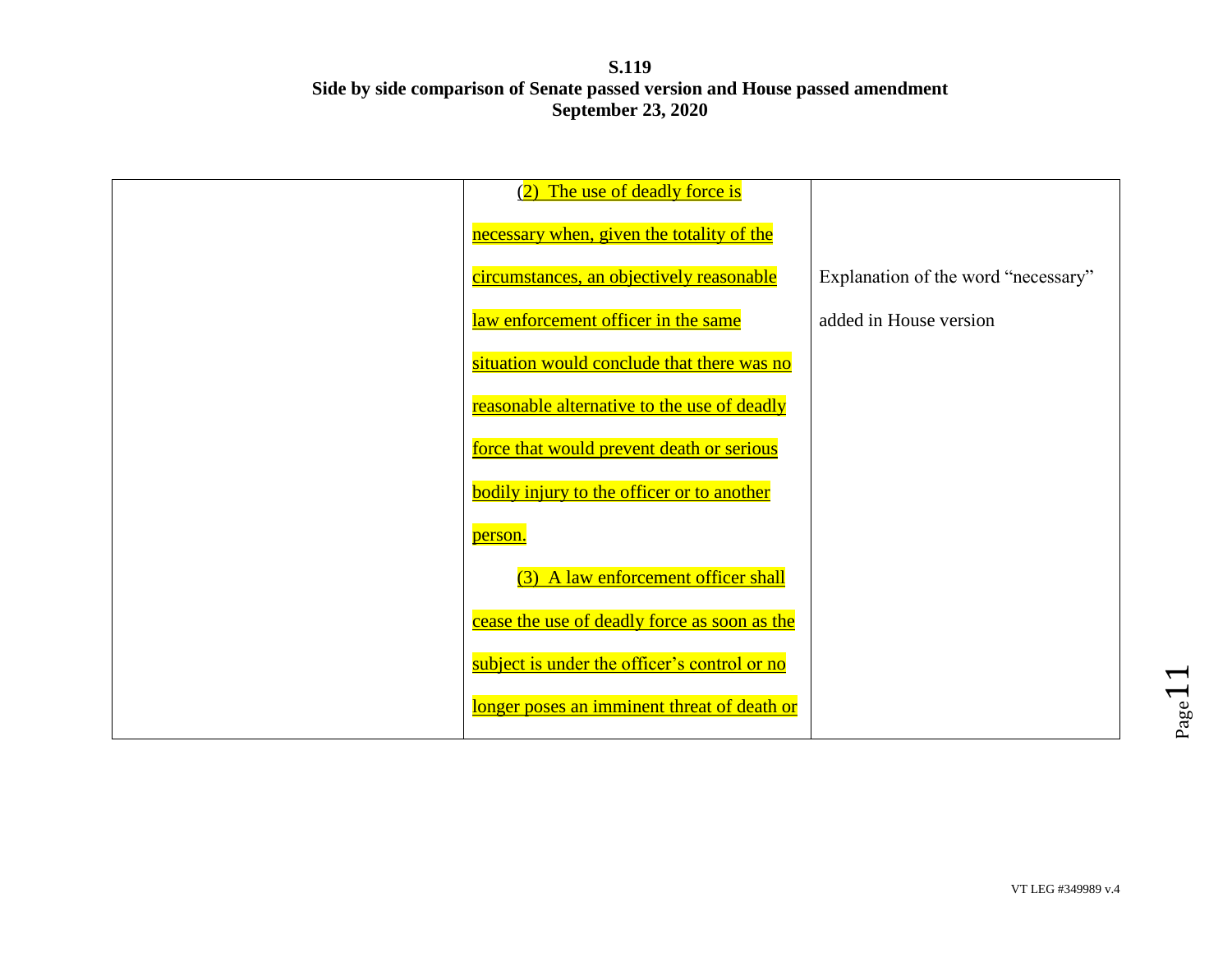|                                                | serious bodily injury to the law               |                                       |
|------------------------------------------------|------------------------------------------------|---------------------------------------|
|                                                | enforcement officer or to another person.      |                                       |
| When feasible, a law enforcement               | $(4)$ A law enforcement officer shall          | House version swaps order of $(c)(2)$ |
| officer shall, prior to the use of force, make | not use deadly force against a person based    | and (3) in Senate version.            |
| reasonable efforts to identify himself or      | on the danger that person poses to himself     |                                       |
| herself as a law enforcement officer and to    | or herself, if an objectively reasonable       |                                       |
| warn that deadly force may be used.            | officer would believe the person does not      |                                       |
| (3) A law enforcement officer shall            | pose an imminent threat of death or serious    |                                       |
| not use deadly force against a person based    | bodily injury to the law enforcement officer   |                                       |
| on the danger that person poses to himself     | or to another person.                          |                                       |
| or herself, if an objectively reasonable       | $(5)$ When feasible, a law                     |                                       |
| officer would believe the person does not      | enforcement officer shall, prior to the use of |                                       |
| pose an imminent threat of death or serious    | force, make reasonable efforts to identify     |                                       |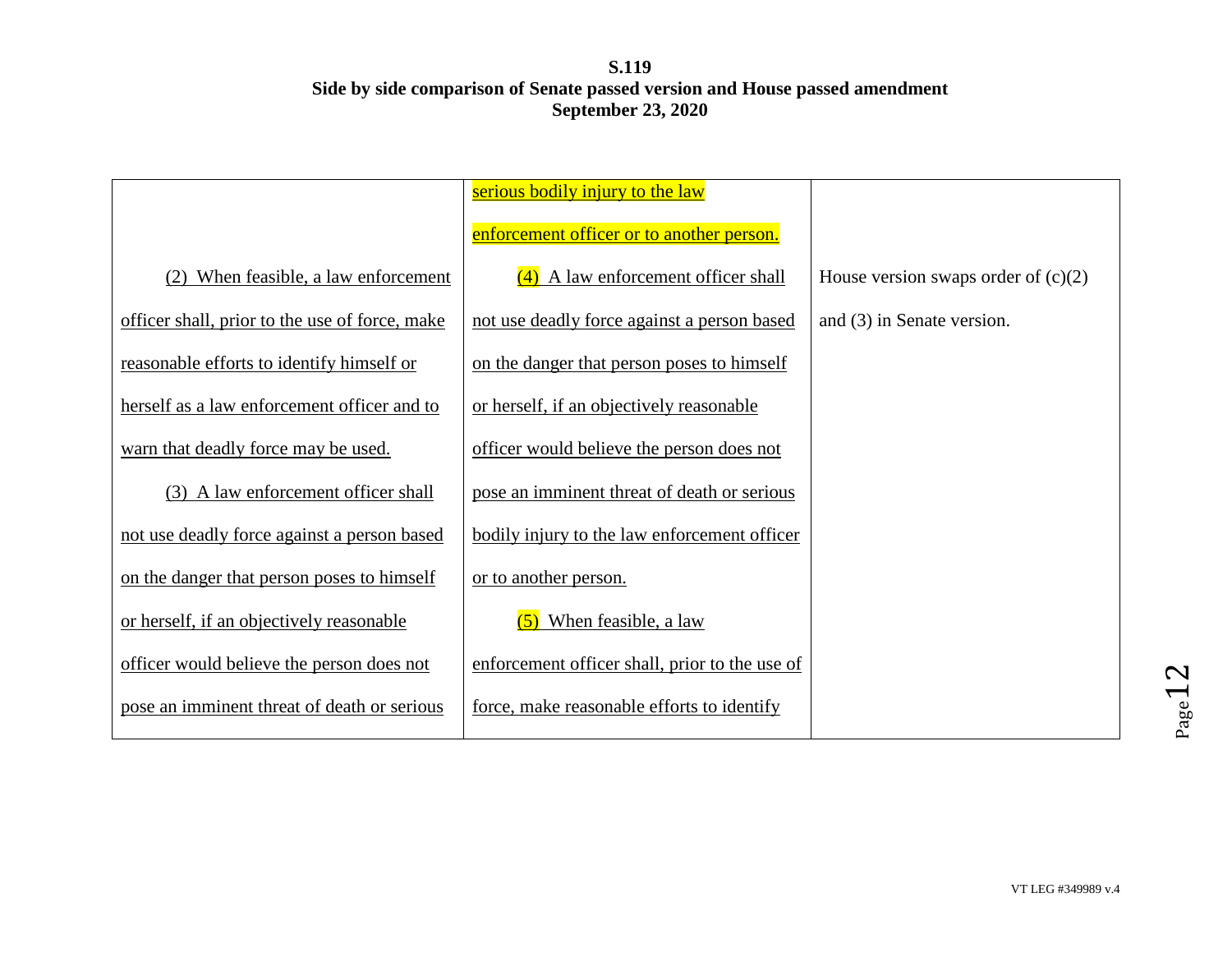| bodily injury to the law enforcement officer    | himself or herself as a law enforcement   |                                          |
|-------------------------------------------------|-------------------------------------------|------------------------------------------|
| or to another person.                           | officer and to warn that deadly force may |                                          |
|                                                 | be used.                                  |                                          |
| (4) A law enforcement officer who               |                                           | Senate $(c)(4)$ is rearranged and placed |
| makes or attempts to make an arrest need        |                                           | in $(b)(6)$ in House version             |
| not retreat or desist from his or her efforts   |                                           |                                          |
| by reason of the resistance or threatened       |                                           |                                          |
| resistance of the person being arrested. A      |                                           |                                          |
| law enforcement officer shall not be deemed     |                                           |                                          |
| an aggressor or lose the right to self-defense  |                                           |                                          |
| by the use of proportional force if necessary   |                                           |                                          |
| in compliance with subdivision $(b)(5)$ of this |                                           |                                          |
| section to effect the arrest or to prevent      |                                           |                                          |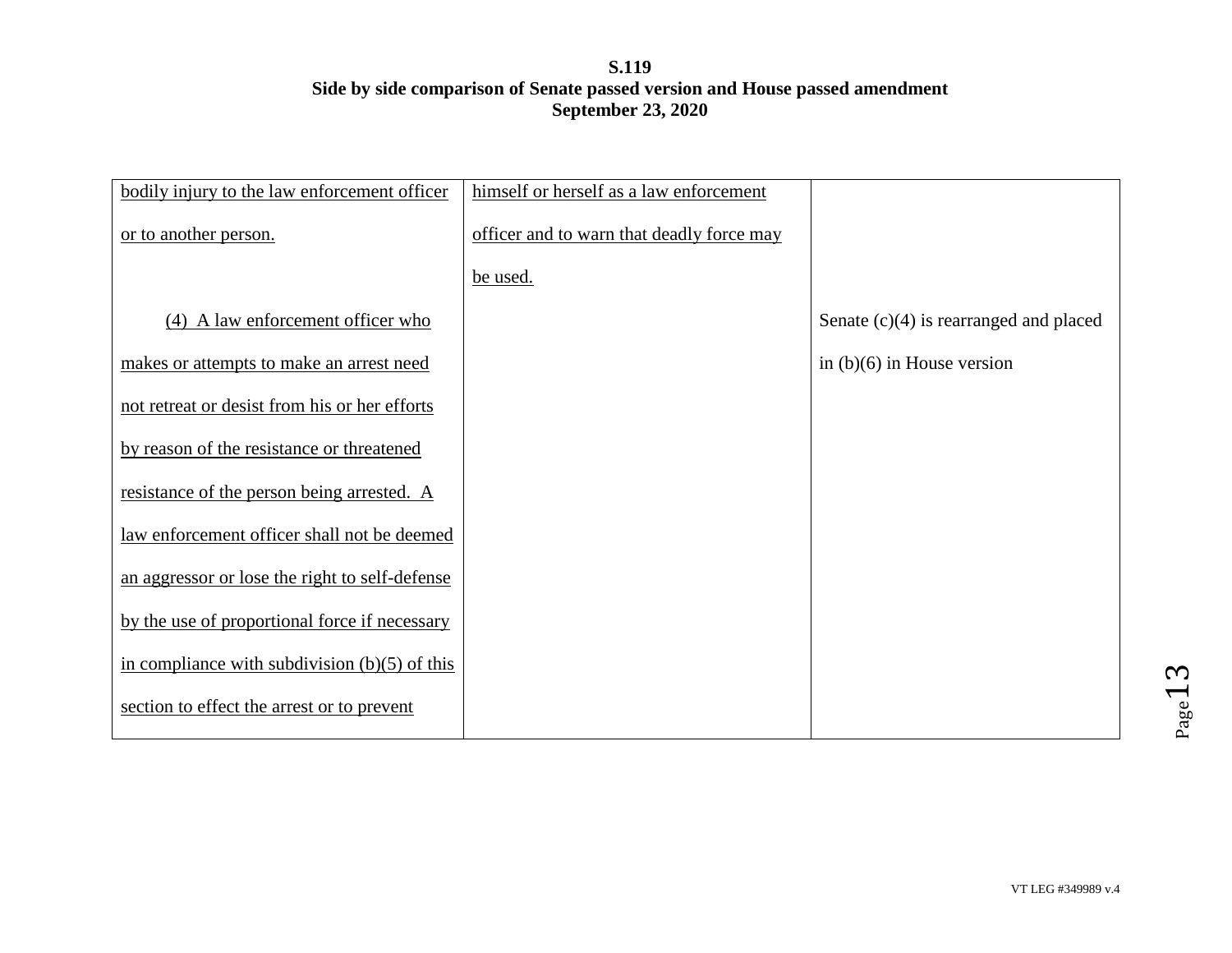| escape or to overcome resistance. For the      |                                              |                                      |
|------------------------------------------------|----------------------------------------------|--------------------------------------|
| purposes of this subdivision, "retreat" does   |                                              |                                      |
| not mean tactical repositioning or other de-   |                                              |                                      |
| escalation tactics.                            |                                              |                                      |
| A law enforcement officer shall<br>(5)         |                                              | House version removes prohibition on |
| not use a prohibited restraint on a person for |                                              | law enforcement use of a prohibited  |
| any reason. A law enforcement officer has a    | (6) A law enforcement officer has a          | restraint.                           |
| duty to intervene when the officer observes    | duty to intervene when the officer observes  |                                      |
| another officer using a prohibited restraint   | another officer using a prohibited restraint |                                      |
| <u>on a person.</u>                            | on a person.                                 |                                      |
| [No corresponding section in Senate bill]      | Sec. 2. 13 V.S.A. § 2305 is amended to       | House version updates justifiable    |
|                                                | read:                                        | homicide statute and provides        |
|                                                | § 2305. JUSTIFIABLE HOMICIDE                 | defenses to law enforcement use of   |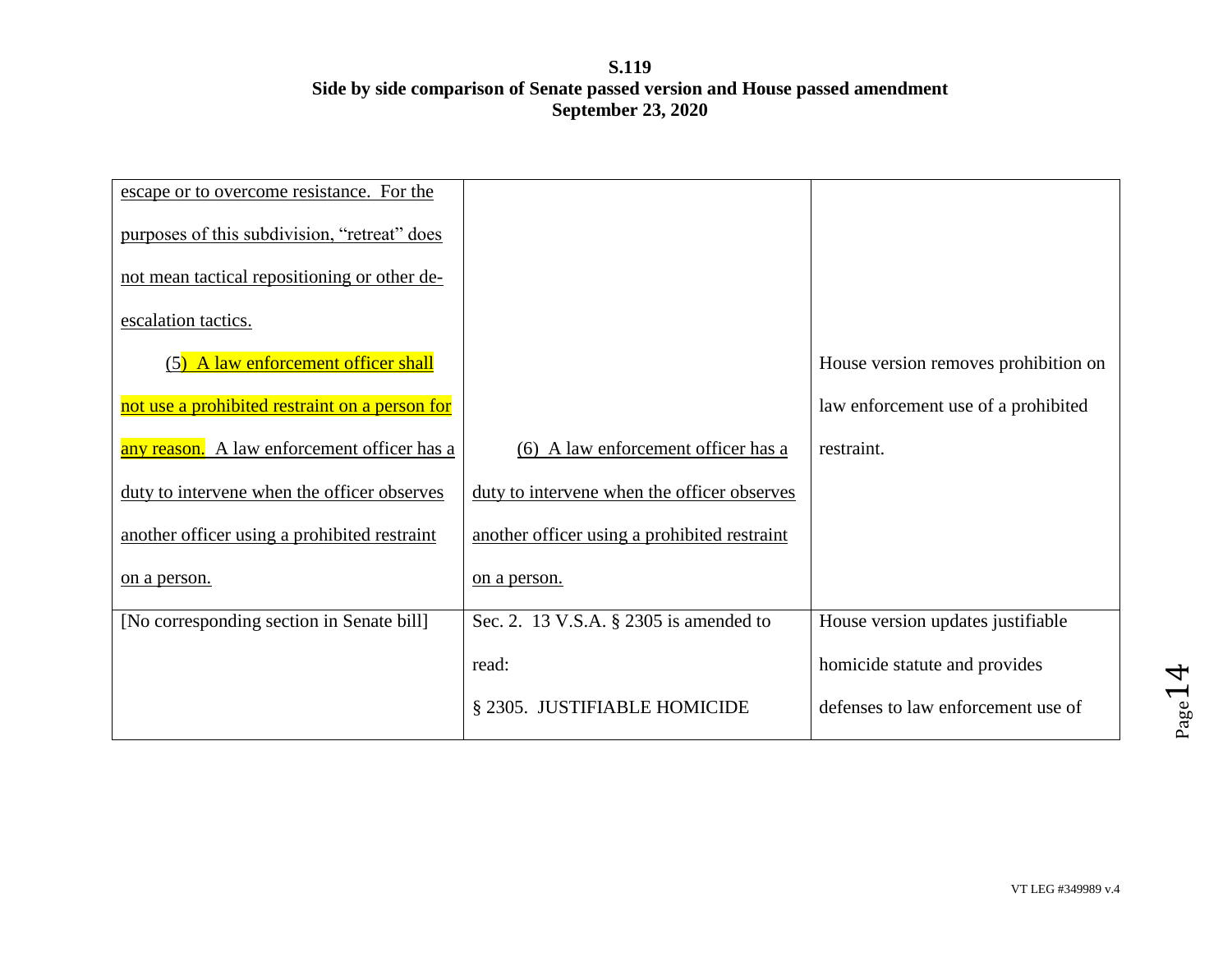| If a person kills or wounds another under       | force that is in compliance with the |
|-------------------------------------------------|--------------------------------------|
| any of the circumstances enumerated             | standards set out in Sec. 1.         |
| below, he or she shall be guiltless:            |                                      |
| (1) in the just and necessary defense           |                                      |
| of his or her the person's own life or the life |                                      |
| of his or her husband, wife the person's        |                                      |
| spouse, parent, child, brother, sister sibling, |                                      |
| master, mistress, servant, guardian, or         |                                      |
| ward; or                                        |                                      |
| $(2)$ in the <u>forceful or violent</u>         |                                      |
| suppression of a person attempting to           |                                      |
| commit murder, sexual assault, aggravated       |                                      |
|                                                 |                                      |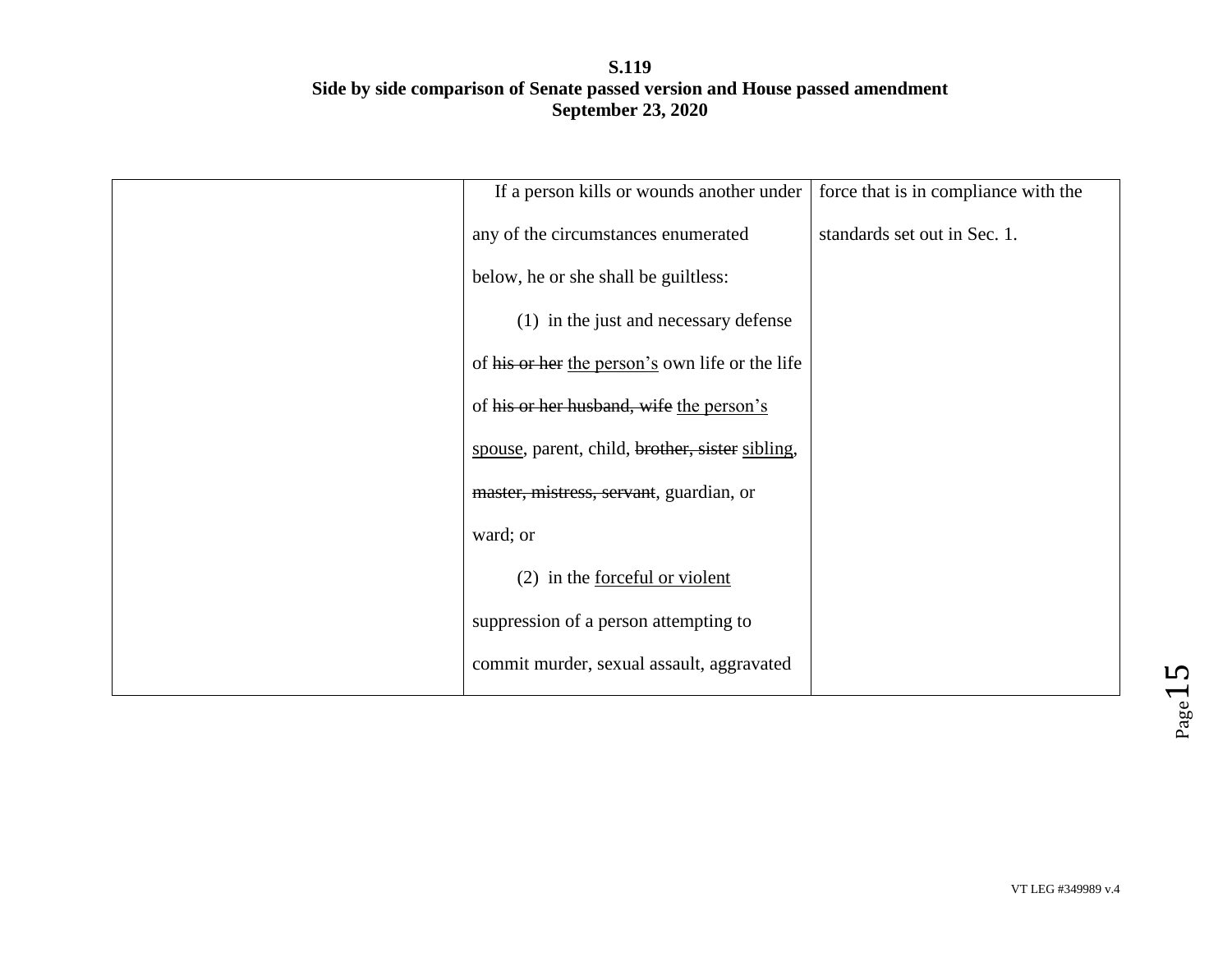| sexual assault, burglary, or robbery, with         |  |
|----------------------------------------------------|--|
| force or violence; or                              |  |
| $(3)$ in the case of a civil officer; or a         |  |
| military officer or private soldier when           |  |
| lawfully called out to suppress riot or            |  |
| rebellion, or to prevent or suppress               |  |
| invasion, or to assist in serving legal            |  |
| process, in suppressing opposition against         |  |
| him or her in the just and necessary               |  |
| discharge of his or her duty law                   |  |
| enforcement officer as defined in 20 V.S.A.        |  |
| $\S$ 2351(a) using force in compliance with        |  |
| $20 \text{ V.S.A. }$ § 2368(b)(2), (4), and (5) or |  |
|                                                    |  |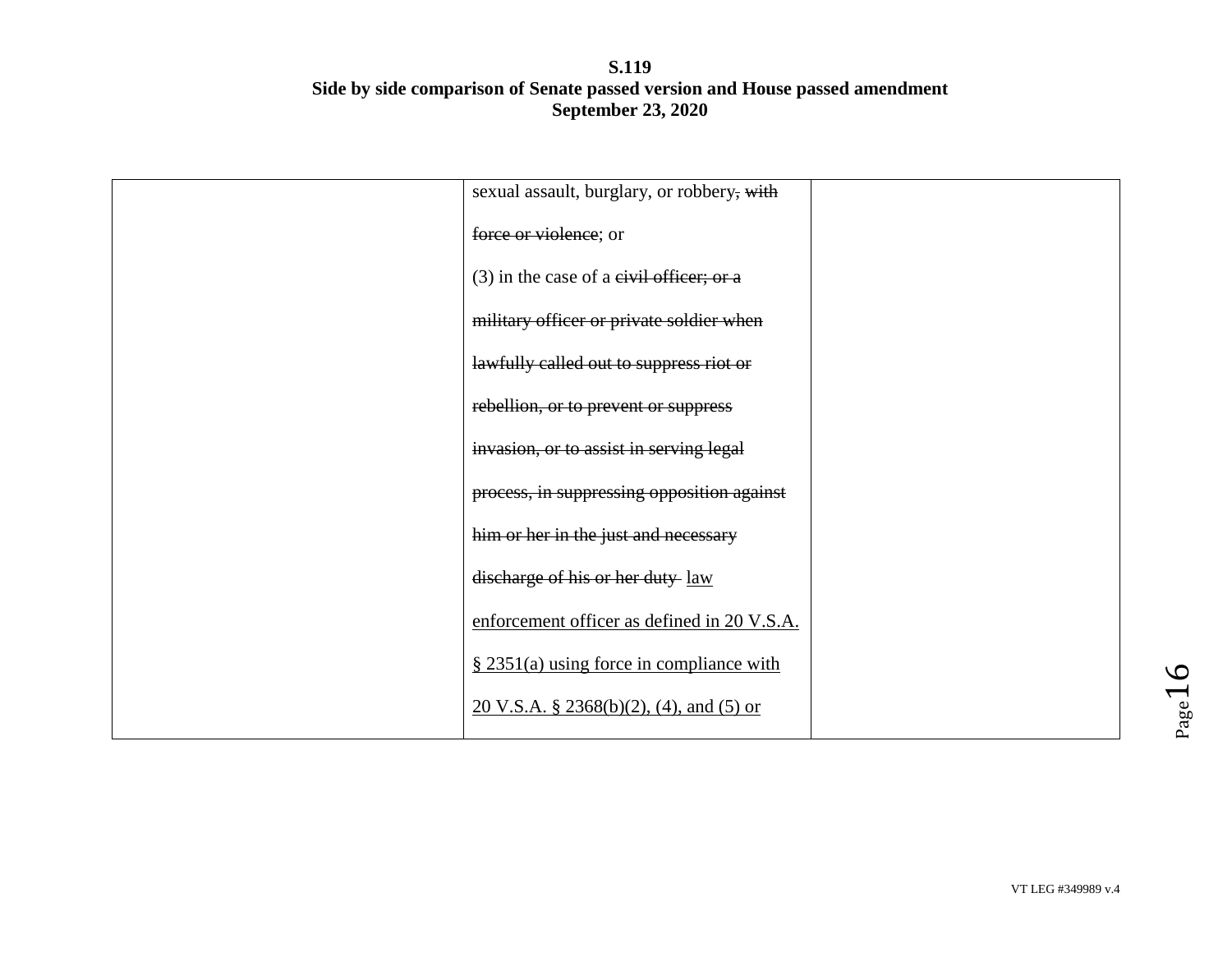|                                           | deadly force in compliance with 20 V.S.A.              |                                     |
|-------------------------------------------|--------------------------------------------------------|-------------------------------------|
|                                           | $$2368(c)(1)-(4).$                                     |                                     |
| [No corresponding section in Senate bill] | Sec. 3. 2020 Acts and Resolves No. 147,                | House version repeals the future    |
|                                           | Sec. 9 is amended to read:                             | sunsets on the prohibited restraint |
|                                           | Sec. 9. REPEALS                                        | crime and the justifiable homicide  |
|                                           | (a) $13 \text{ V.S.A. }$ \$ 1032 (law enforcement use  | statute enacted in S.219.           |
|                                           | of prohibited restraint) is repealed on July           |                                     |
|                                           | 1, 2021. [Repealed.]                                   |                                     |
|                                           | (b) $\frac{13 \text{ V.S.A. } }{2305(3)}$ (justifiable |                                     |
|                                           | homicide) is repealed on July 1, 2021.                 |                                     |
|                                           | [Repealed.]                                            |                                     |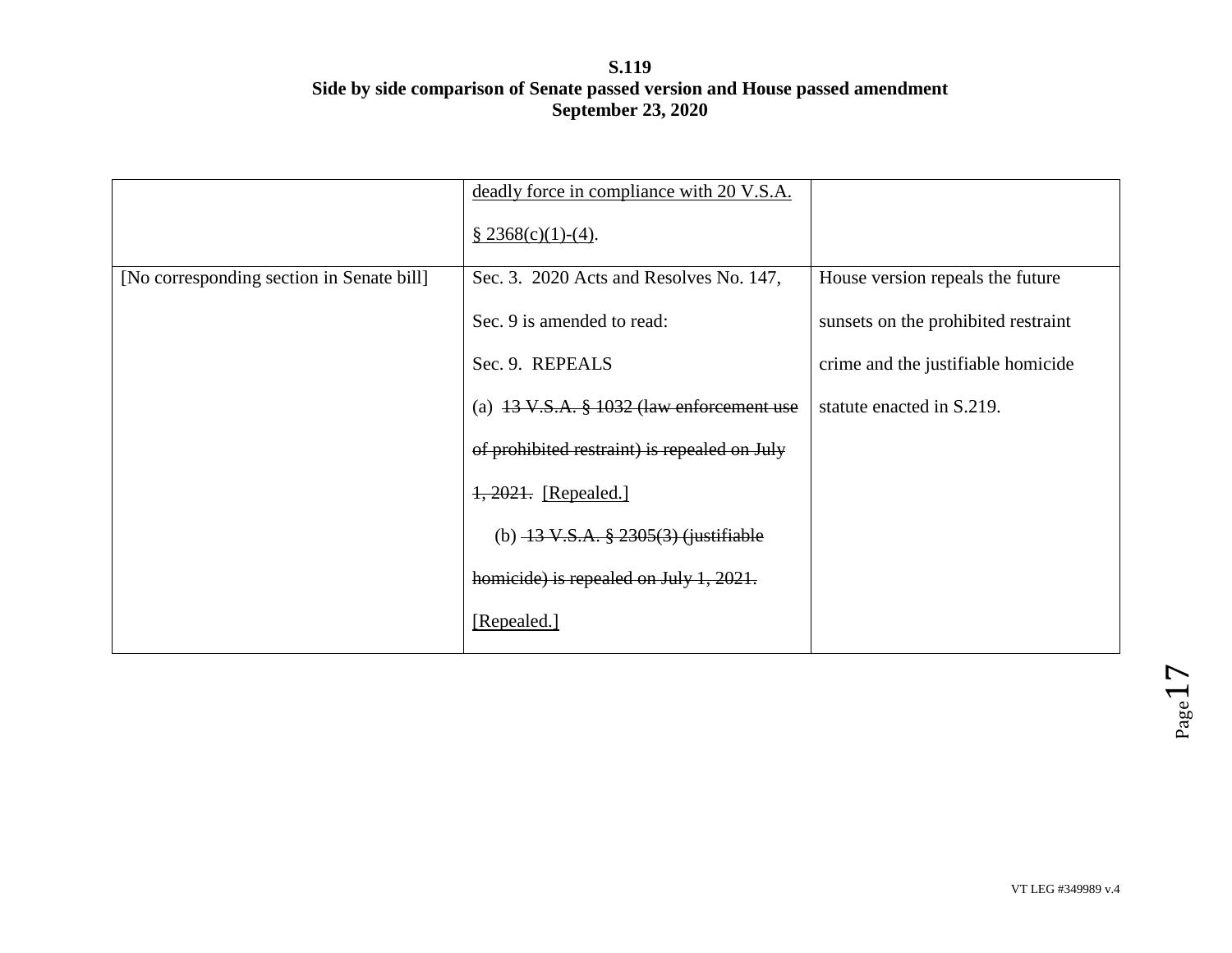| [No corresponding section in Senate bill] | Sec. 4. DEPARTMENT OF PUBLIC                     |                                       |
|-------------------------------------------|--------------------------------------------------|---------------------------------------|
|                                           | SAFETY; REPORT ON MODEL                          | House version directs DPS and the ED  |
|                                           | STATEWIDE POLICY FOR LAW                         | of Racial Equity to report to the     |
|                                           | ENFORCEMENT USE OF FORCE                         | standing committees in Feb. 2021 on   |
|                                           | On or before February 2, 2021, the               | the process and outcome of their work |
|                                           | Department of Public Safety and the              | to develop a statewide model use of   |
|                                           | <b>Executive Director of Racial Equity shall</b> | force policy for law enforcement as   |
|                                           | report to the House and Senate Committees        | directed by E.O. 03-20.               |
|                                           | on Judiciary and on Government                   |                                       |
|                                           | Operations regarding the development of a        |                                       |
|                                           | uniform statewide model policy on the use        |                                       |
|                                           | of force for all law enforcement agencies        |                                       |
|                                           | and officers as directed by Executive Order      |                                       |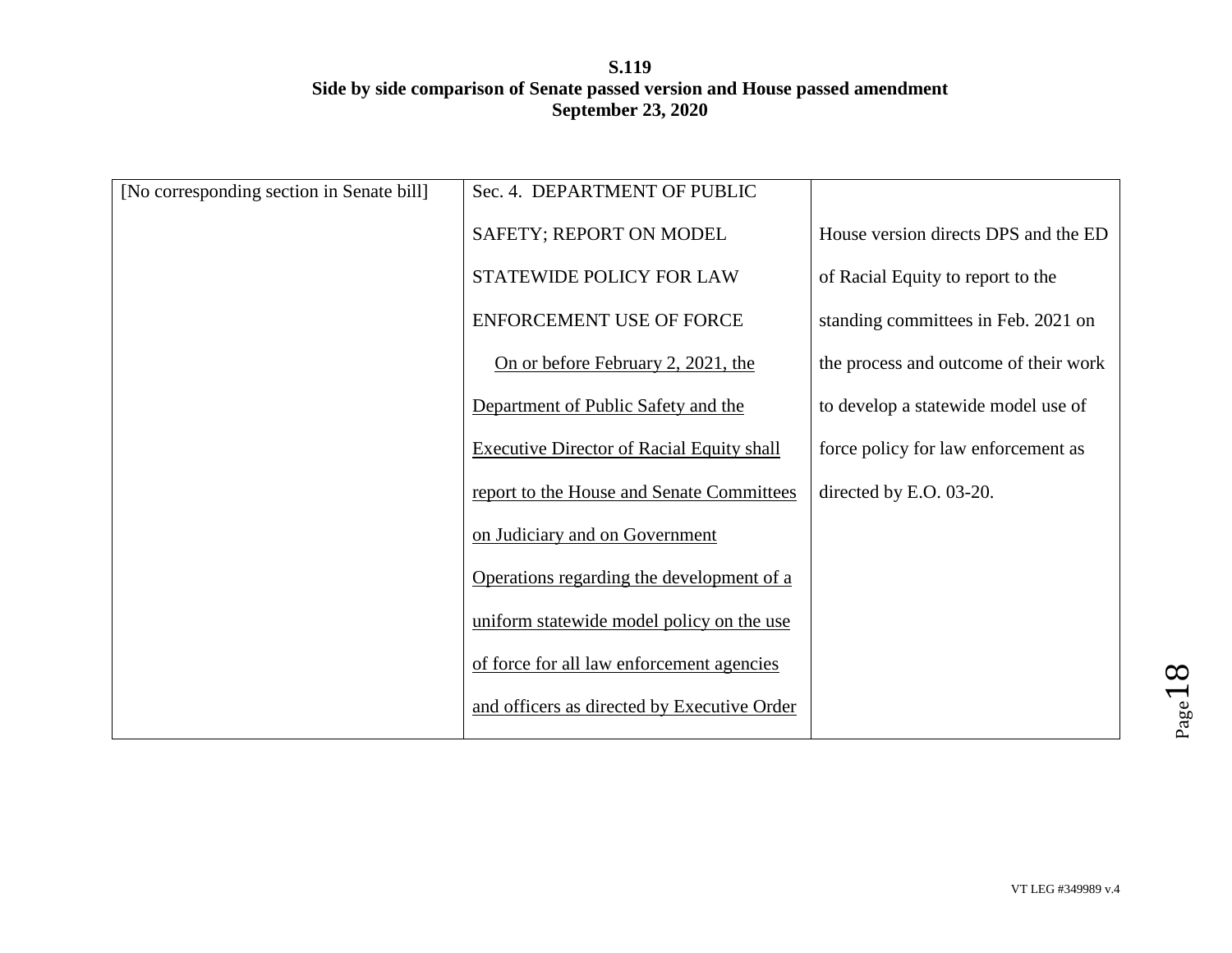| No. 03-20 (Governor's Public Safety        |  |
|--------------------------------------------|--|
| Reform Initiative). The report shall       |  |
| include:                                   |  |
| (1) the process undertaken by the          |  |
| Department, including a list of the        |  |
| community representatives and other        |  |
| stakeholders that were included in the     |  |
| development of the policy, the number of   |  |
| times the stakeholders met, and any        |  |
| opportunities given for public comment and |  |
| the participation in and outcome of that   |  |
| public comment; and                        |  |
| (2) the final proposed policy.             |  |
|                                            |  |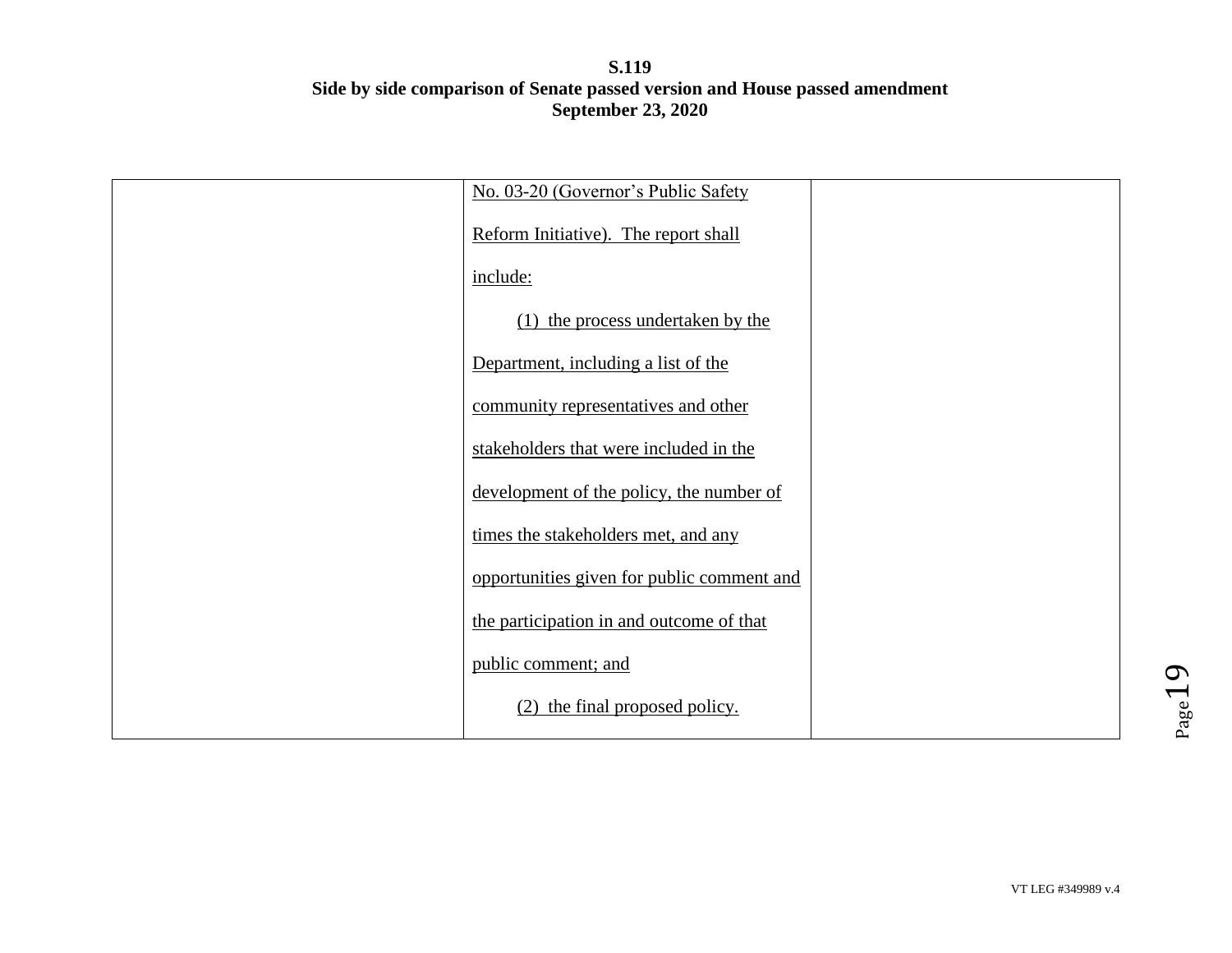| [No corresponding section in Senate] | 4a. 20 V.S.A. § 2358(f) is added to read:    |  |
|--------------------------------------|----------------------------------------------|--|
| version]                             | (f) The Council shall not offer or approve   |  |
|                                      | any training on the use of a prohibited      |  |
|                                      | restraint as defined in section 2401 of this |  |
|                                      | chapter, except for training designed to     |  |
|                                      | identify and prevent the use of prohibited   |  |
|                                      | restraints.                                  |  |